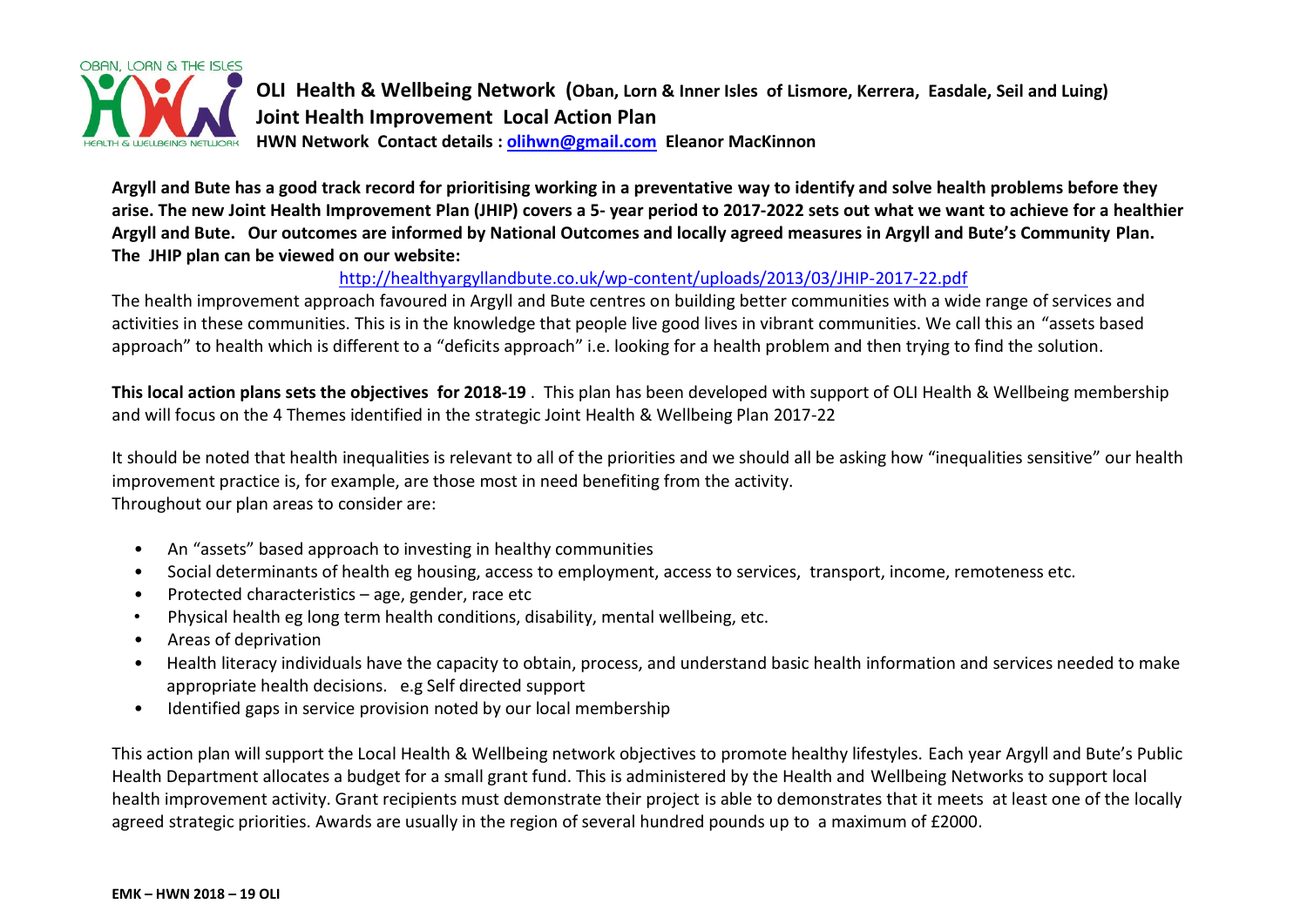

**Theme 1 – Getting the best start in life**

#### **JHIP PLAN**

**Giving children a good start in life enables them to go on to be healthy adults. Ways of giving children a good start in life include: pre and during pregnancy support; breastfeeding and healthy weaning; active lifestyles; and alleviation of poverty.**

**What assets do we have locally which support this outcome ?** OLI Local activity/ Member Sharing:ALISS System/ ABAN;Local network activity/Service delivery range of partners

**Local Outcome :** Activity which increases the number of vulnerable families able to access, engage and receive provision which gives children a good start in life.

## **What are the key target groups for our local area?**

Vulnerable families ( adverse effect to lifestyle)

Gaps identified : whole family activity; young vulnerable adults (carers) - practical help; activity - preventative work; post birth – not on radar/isolation / loneliness; face to face support;

*Planned /anticipated activity which will support outcome? Are there additional resources/activities /interventions which would assist ? What methods will we adopt/support to achieve outcome?* 

Network knowledge of existing services- updates and communication via members/links to other local partnerships - **Themed meeting children services** - Invite to team lead children & families service- update to August meeting ( service plan 2017-2020); Carer Act update MML

Children Services staff attendance - Regular attendance social work staff.

Member feedback from attendance at practitioner locality meetings – Children & Families ( GIRFEC) **- Feedback from members attendance-**

# **3 rd sector C &F and Girfec practitioner meets**

Support activities which increase engagement and address "gaps" in key target groups noted above -

**Is our outcome being achieved/progressed?** ( e.g Numbers/ Case studies/ Monitoring reports/ Network activity) **What activity have we funded 2018 which supports this outcome**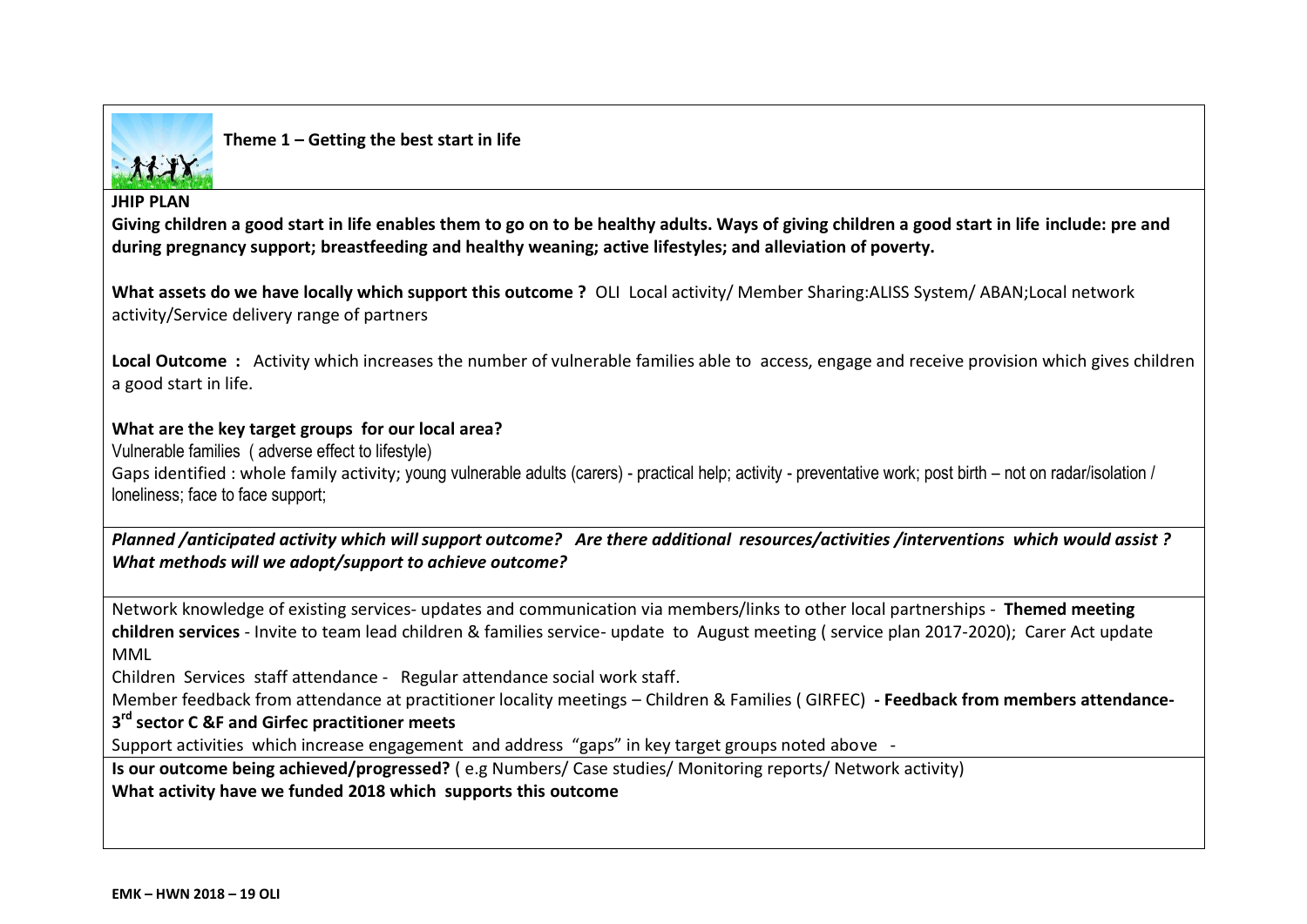

# **Theme 2 Working to ensure fairness**

JHIP PLAN Health inequalities continues to be a priority. One of the best ways to improve health is to increase income levels. Other areas of fairness include: race, religion, disability, age, gender, sexual orientation, marital status and pregnancy. Our rural geography will also be noted as a barrier to engagement.

**What assets do we have locally which support this outcome ?** OLI Local activity/ Member sharing:ALISS System/ ABAN;Local network activity

 **Local Outcome**  More individuals engaging in activity which supports healthy lifestyle choices

## **What are the key target groups for our area?**

All ages; Isolated ;Invisible elderly;Rural – access to services

**Planned /anticipated activity which will support outcome? Are there additional resources/activities /interventions which would assist ? What methods will we adopt/support to achieve outcome?**

Activities which support " active" lifestyle; self motivation addressing behaviour change Transport review - receive updates on pilot plans - Sue Pagan\_ Listening / Sharing session – Local Health & Social Care Partnership – Locality Manager – Attendance to be requested Support activities which increase engagement to address "gaps" in key target groups noted above Theme Meet \_ July - Alison Hardman – Fairer Scotland Guidance Invite HSC Manager –Update Locality - July/ Sept

**Is our outcome being achieved/progressed? ( e.g Numbers/ Case studies/ Monitoring reports/ Network activity) What activity have we funded 2018 which supports this outcome?**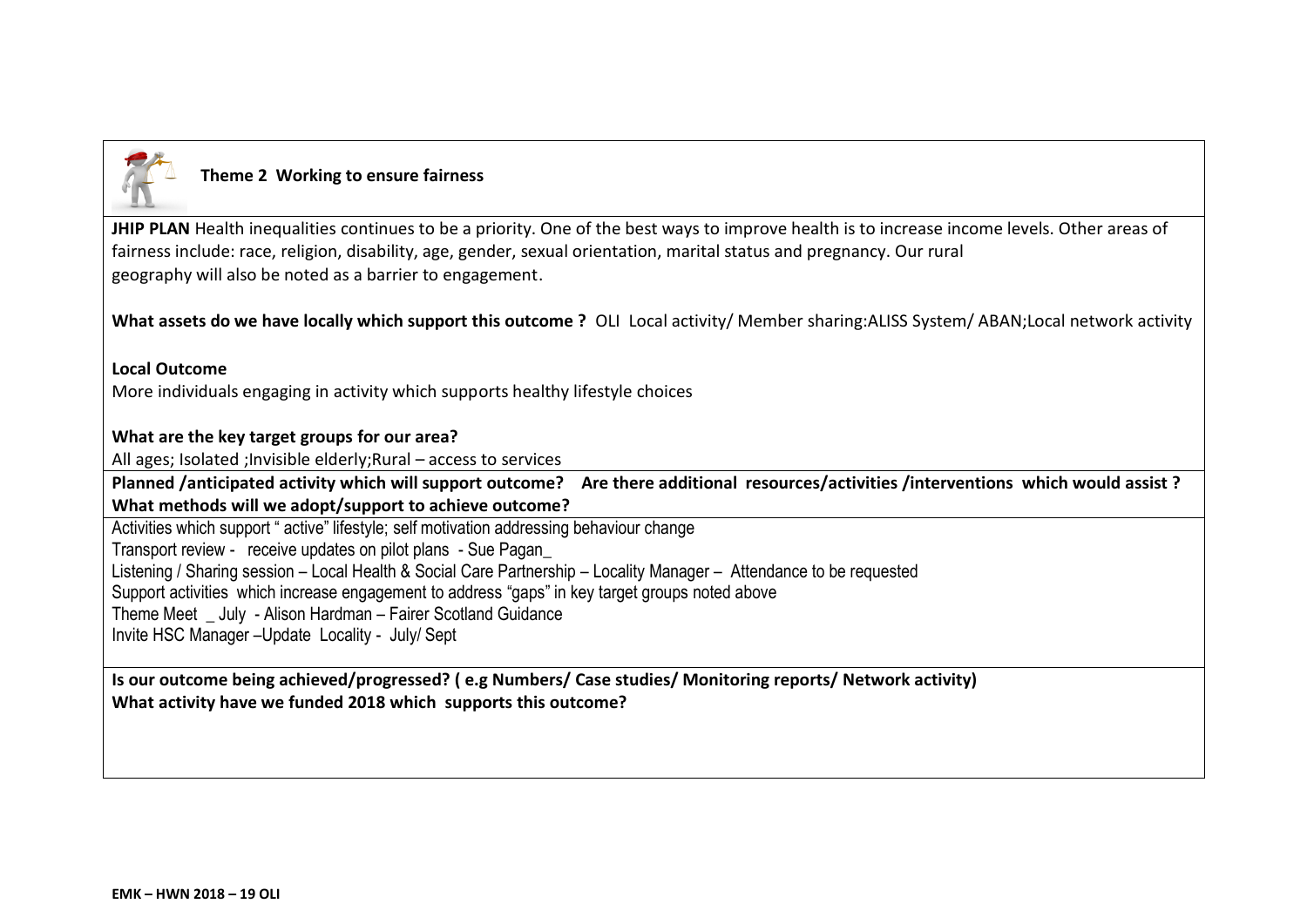

**Health problems can be caused or made worse by social issues like loneliness, relationship breakdown, debt or homelessness. Enabling people to access community and support is called social prescribing.**-

**What assets do we have locally which support this outcome ?** OLI Local activity/ Member sharing:ALISS System/ ABAN;Local network activity

**Local Outcome : To support activity which improves wellness and well-being in Oban Lorn & Inner Isles area**

### **What are the key target groups for our area?**

Look beyond fitness for wellness; Reducing isolation ; teenagers that do not connect with services; Mental Health service provision ( particularly young people); Transport (all ages);

**Planned /anticipated activity which will support outcome?**

**Are there additional resources or activities /interventions which would assist? What methods will we adopt/support to achieve outcome?**

Increase awareness - Promote local interventions/ healthy villages - Oban Health Town support to Health Fayre

Awareness and information sharing sessions

Activity which promotes positive mental health

Support activities which increase engagement to address "gaps" in key target groups noted above

**\*\* This theme is likely to have activity which will crossover with other themes identified in local plan**

**Is our outcome being achieved/progressed? (Numbers/ Case studies/ Monitoring reports/ planned network activity) What activity have we funded 2018 which supports this outcome?**